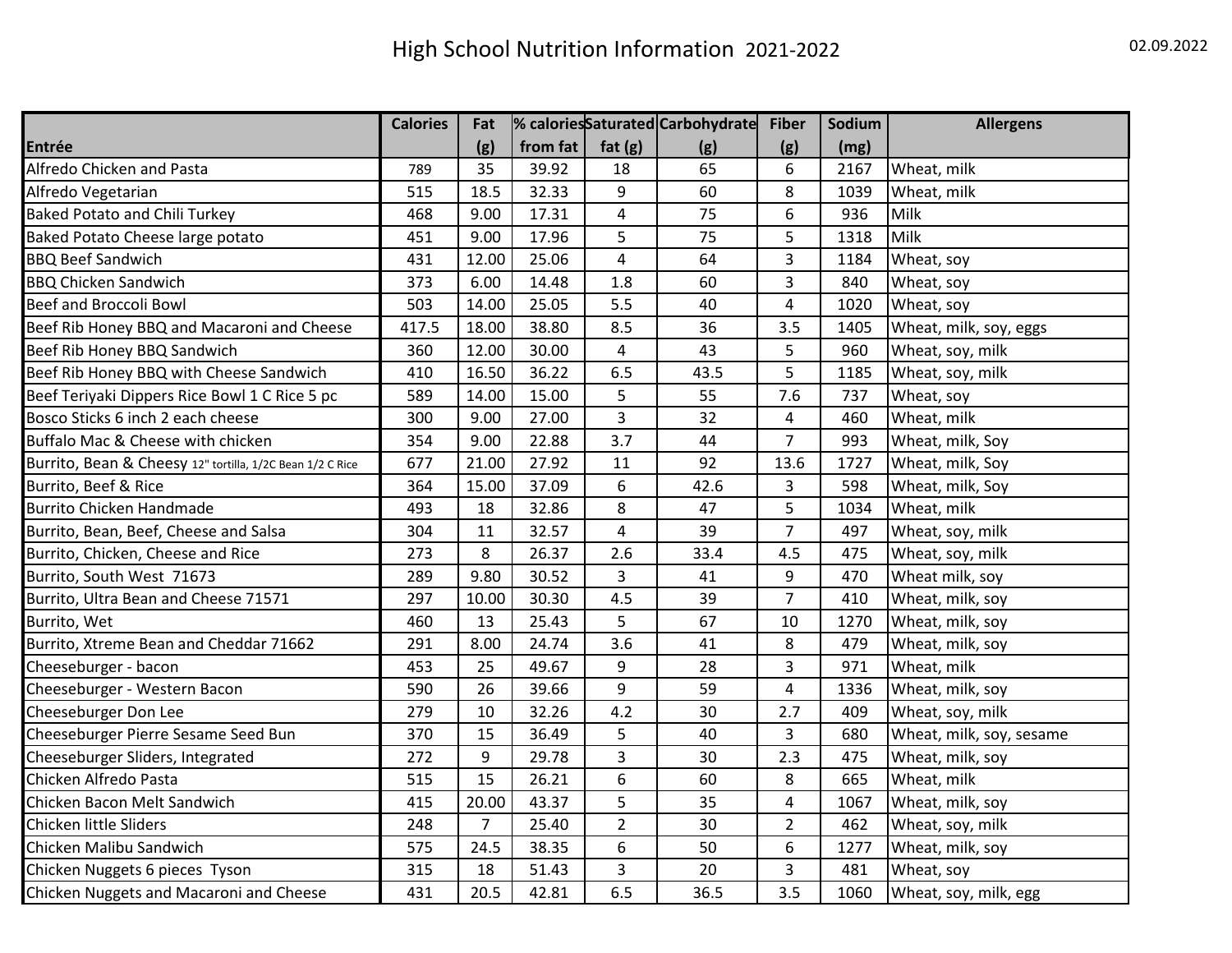|                                                     | <b>Calories</b> | Fat   |          |                         | % caloriesSaturated Carbohydrate | <b>Fiber</b>   | Sodium | <b>Allergens</b>         |
|-----------------------------------------------------|-----------------|-------|----------|-------------------------|----------------------------------|----------------|--------|--------------------------|
| Entrée                                              |                 | (g)   | from fat | fat $(g)$               | (g)                              | (g)            | (mg)   |                          |
| <b>Chicken Nuggets and Max Stick</b>                | 412             | 20.7  | 45.22    | 5.5                     | 30                               | 3              | 752    | Wheat, soy, milk         |
| Chicken Parmesan Pasta                              | 620             | 26    | 37.74    | 6.5                     | 66                               | 15             | 1100   | Wheat, soy, milk         |
| Chicken Parmesan Sandwich                           | 489             | 20    | 36.81    | $\overline{\mathbf{4}}$ | 48                               | $\overline{7}$ | 905    | Wheat, soy, milk         |
| Chicken Patty on bun                                | 430             | 17.00 | 35.58    | 2.5                     | 48                               | 6              | 6902   | Wheat, milk, soy         |
| Chicken Pesto Pasta                                 | 513             | 24.00 | 42.11    | 5                       | 44                               | 4.5            | 485    | Wheat, pine nuts, milk   |
| Chicken Pesto Sandwich                              | 428             | 24.00 | 50.47    | 5.5                     | 35                               | 3              | 474    | Wheat, pine nuts, milk   |
| Chicken Popcorn 15 pieces Tyson                     | 325             | 19.00 | 52.62    | 3.125                   | 20                               | 3.75           | 412    | Wheat, soy               |
| Chicken Popcorn and Macaroni and Cheese             | 467             | 22.00 | 42.40    | $\overline{7}$          | 38                               | 4.5            | 1115   | What, soy, milk, egg     |
| Chicken Salad Croissant Sandwich                    | 364             | 18.00 | 44.51    | 4.5                     | 34                               | 3              | 409    | Wheat, soy, milk, egg    |
| Chicken Salad Wrap                                  | 458             | 20.70 | 40.68    | 6                       | 42.6                             | 4              | 775    | Wheat, soy, milk, egg    |
| Chicken Tenders Hot and Spicy 3 pieces Tyson        | 346             | 20.00 | 52.02    | 3                       | 21                               | 4              | 520    | Wheat, soy               |
| Chicken Teriyaki (Yangs) and Rice                   | 529             | 9.00  | 15.31    | 1.4                     | 51                               | 6              | 590    | Soy, wheat               |
| Chicken Teriyaki Dunkers 1 C rice 5 pc              | 548             | 9.00  | 14.78    | 1.4                     | 55                               | 7.6            | 878    | Soy, wheat               |
| Chicken Teriyaki Rice Bowl Tyson Sauce              | 516             | 9.00  | 15.70    | $\overline{2}$          | 47                               | 4              | 434    | Wheat, soy               |
| Chicken Wings 3 each Tyson                          | 240             | 16.50 | 61.88    | 3.75                    | $\overline{2}$                   | 0              | 825    | Wheat                    |
| Chicken Wings 3 each with fires                     | 360             | 20.00 | 50.00    | 4                       | 21                               | $\overline{2}$ | 754    | Wheat                    |
| Chili - turkey 1 cup with cheese                    | 255             | 13.00 | 45.88    | $\overline{7}$          | 13                               | 2.7            | 617    | Milk                     |
| Chili - vegetarian                                  | 221             | 3.00  | 12.22    | $\mathbf 0$             | 40                               | 10             | 615    | Milk                     |
| Chili Fries crinkle                                 | 411             | 19.00 | 41.61    | 7.5                     | 34                               | 1.9            | 829    | Milk, soy                |
| Chili Fries wedges                                  | 481             | 22.00 | 41.16    | 8.5                     | 46                               | 4              | 892    | Milk, soy                |
| Chili Mac                                           | 380             | 9.00  | 21.32    | 4                       | 53                               | 8.5            | 464    | Wheat, milk, soy         |
| Corn Dog, Chicken                                   | 240             | 8.00  | 30.00    | 2.5                     | 30                               | 1              | 390    | Wheat, soy, eggs, gluten |
| Enchilada (1 Cheese) Fajita Chicken, Rice and Bean: | 679             | 23.00 | 30.49    | 11                      | 78                               | 13             | 16     | Milk, soy                |
| Enchiladas (2 Cheese) Rice and Beans (Fernando)     | 606             | 21.00 | 31.19    | 10                      | 83                               | 13.5           | 1776   | Milk, soy                |
| Enchiladas (2 Chicken) Rice and Beans (Fernando)    | 548             | 20.00 | 32.85    | 8                       | 67                               | 14             | 1511   | Wheat, milk, soy         |
| Fajita Chicken Bowl                                 | 679             | 17.00 | 22.53    | 3                       | 82                               | 17             | 995    | Milk, soy, wheat         |
| Fiesta Chicken Bowl Rice and Beans                  | 500             | 15.00 | 27.00    | 6                       | 60                               | 11             | 1243   | Wheat, milk, soy         |
| Fiesta Vegetarian Bowl Rice and Beans               | 621             | 19.00 | 27.54    | $\overline{7}$          | 81                               | 10             | 669    | Wheat, milk soy          |
| Fish Sandwich                                       | 415             | 16.00 | 34.70    | 4.5                     | 45.5                             | 5              | 936    | Fish, wheat, milk        |
| Fish Sticks 4 each                                  | 220             | 10.00 | 40.91    | 1.5                     | 18                               | $\overline{2}$ | 460    | Fish, wheat, milk        |
| Fish Tacos                                          | 561             | 18.50 | 29.68    | $\overline{2}$          | 80                               | 9.6            | 326    | Fish, milk, wheat        |
| Flauquito Chili and Cheese Michael B's              | 338             | 10.50 | 27.96    | 5.5                     | 31                               | 3              | 383    | Wheat, milk, soy         |
| Grilled Cheese Integrated Wheat                     | 284             | 10.00 | 31.69    | 5.7                     | 31                               | $\overline{2}$ | 580    | Wheat, milk, soy         |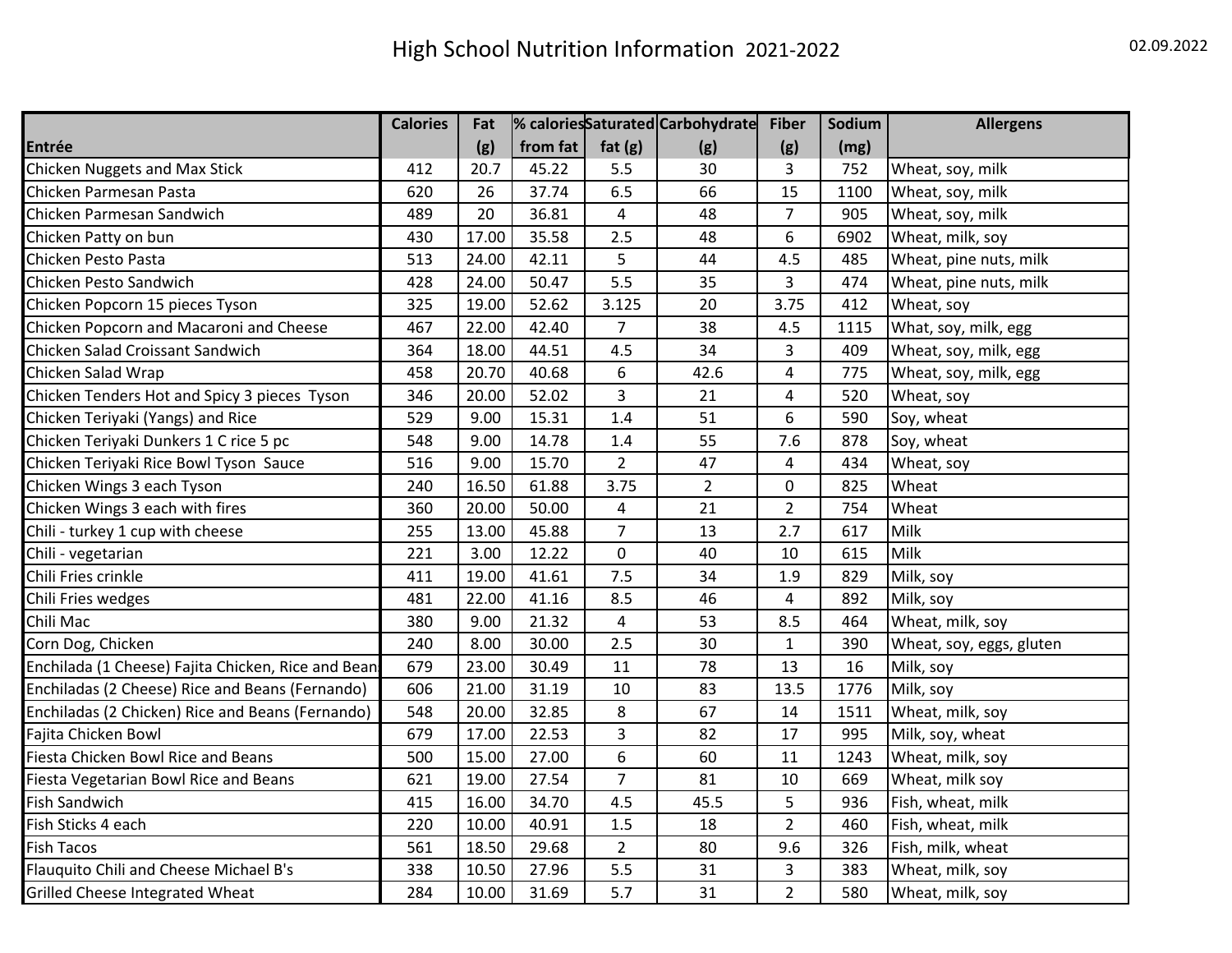|                                                   | <b>Calories</b> | Fat            |          |                         | % caloriesSaturated Carbohydrate | <b>Fiber</b>   | Sodium | <b>Allergens</b>             |
|---------------------------------------------------|-----------------|----------------|----------|-------------------------|----------------------------------|----------------|--------|------------------------------|
| Entrée                                            |                 | (g)            | from fat | fat $(g)$               | (g)                              | (g)            | (mg)   |                              |
| Hamburger Don Lee Package                         | 276             | 10.00          | 32.61    | 3.7                     | 29                               | 3              | 260    | Wheat, soy                   |
| Hot Dog                                           | 320             | 17             | 47.81    | $\overline{7}$          | 32                               | 3              | 540    | Wheat                        |
| Italian Beef Stacker Sandwich                     | 463             | 23.00          | 44.71    | 11.6                    | 41.75                            | 6              | 850    | Wheat, milk, soy             |
| Korean Beef Rice Bowl                             | 383             | 7.00           | 16.45    | $\overline{2}$          | 57                               | 3              | 727    | Wheat, soy                   |
| Lasagna Roll Up                                   | 485             | 16.00          | 29.69    | 16                      | 40                               | 9              | 1120   | Wheat, milk, egg             |
| Macaroni and Cheese Land O Lakes 1-1/3 Cup        | 580             | 22.00          | 34.14    | 12                      | 62                               | 4              | 1960   | Wheat, milk, egg             |
| Macaroni and cheese with dinner roll              | 440             | 13.50          | 27.61    | 6.5                     | 59                               | 3              | 1115   | Wheat, milk, egg             |
| Max Sticks 2 each                                 | 310             | 13             | 37.74    | 4.5                     | 34                               | 3              | 750    | Wheat, milk, soy             |
| Meatball Sandwich                                 | 562             | 27.00          | 43.24    | 10.6                    | 40                               | 6              | 1097   | Wheat, milk, soy             |
| Meatloaf recipe                                   | 236             | 16.00          | 61.02    | 6                       | $\overline{2}$                   | 0              | 111    | Eggs, soy                    |
| <b>Meatloaf Cheesy Sandwich</b>                   | 350             | 15.50          | 39.86    | 6.5                     | 38                               | 4              | 560    | Wheat, milk, soy             |
| Nacho Cheese Bites 10 each with cheese sauce      | 477             | 22.50          | 42.45    | 12                      | 43                               | 3.7            | 1120   | Wheat, milk, soy             |
| Nacho Cheese Bites 10                             | 337             | 12.50          | 33.38    | 5                       | 40                               | 3.75           | 550    | Wheat, milk, soy             |
| Orange Chicken and Rice 1 cup                     | 588             | 7.00           | 8.00     | $\mathbf{1}$            | 57                               | 4.6            | 590    | Wheat, egg, soy              |
| Peanut butter and Jelly Sandwich 5.6 oz Uncrustab | 610             | 31.00          | 45.74    | 4.5                     | 69                               | 7              | 620    | Peanut, wheat, soy           |
| Philly Cheese Steak Sandwich                      | 344             | 13.00          | 34.01    | 4.7                     | 35                               | 4              | 726    | Wheat, soy, milk             |
| Pick Up Stix House Chicken and Rice               | 400             | 11             | 24.75    | $\overline{2}$          | 58                               | 3              | 370    | Wheat, soy, egg, gluten **** |
| Pick Up Stix House Tofu and Brown Rice            | 340             | 6              | 15.88    | $\mathbf{1}$            | 56                               | 5              | 390    | Wheat, soy, gluten****       |
| Pick Up Stix Orange Chicken and Rice              | 390             | 11             | 25.38    | 2.5                     | 54                               | 3              | 250    | Egg, soy, wheat****          |
| Pick Up Stix Teriyaki Chicken and rice            | 320             | $\overline{4}$ | 11.25    | $\mathbf{1}$            | 55                               | 3              | 350    | Soy, wheat***                |
| Pizza Bagel                                       | 340             | 10.38          | 27.48    | 5.7                     | 39.5                             | 3.3            | 550    | Wheat, milk                  |
| Pizza Papa John Cheese WW                         | 380             | 11             | 26.05    | $\overline{\mathbf{4}}$ | 49                               | 4              | 780    | Wheat, milk                  |
| Pizza Papa John Pepperoni pork WW                 | 380             | 11             | 26.05    | $\pmb{4}$               | 48                               | 4              | 880    | Wheat, milk                  |
| Pot Stickers with chicken and rice                | 606             | 9.00           | 13.37    | $\mathbf{1}$            | 76                               | 14             | 952    | Wheat, soy, sesame           |
| Quesadilla, Cheese 12" Tortilla                   | 550             | 31.00          | 50.73    | 18.5                    | 42                               | 4              | 1018   | Wheat, milk, soy             |
| Quesadilla, Cheese RosenShore                     | 330             | 18.00          | 49.09    | 11                      | 25                               | $\overline{2}$ | 530    | Wheat, milk, soy             |
| Quesadilla, Cheese and Chicken                    | 483             | 24.00          | 44.72    | 13                      | 42                               | 4              | 1000   | Wheat, milk                  |
| Ramen Beef Bowl                                   | 388             | 13.00          | 30.15    | 4                       | 45                               | 6              | 838    | Wheat, soy, egg              |
| Ramen Chicken Bowl                                | 345             | 7.00           | 18.26    | 1.5                     | 48                               | 5.5            | 756    | Wheat, soy, egg              |
| Raviolis, Beef Chef Boyardee 10 pies              | 287             | 9.00           | 28.22    | 4                       | 34                               | 6.25           | 800    | Wheat, milk, soy             |
| Raviolis, Cheese 4 with sauce                     | 326             | 10.00          | 27.61    | $\overline{4}$          | 40                               | $\overline{7}$ | 1050   | Wheat, Milk, Eggs            |
| Salad, BBQ Chicken with corn chips                | 738             | 36.00          | 43.90    | 11.5                    | 72                               | 9              | 1148   | Milk, soy                    |
| Salad, BBQ vegan with Corn chips                  | 437             | 10.50          | 21.62    | $\overline{2}$          | 79                               | 11.5           | 452    | soy                          |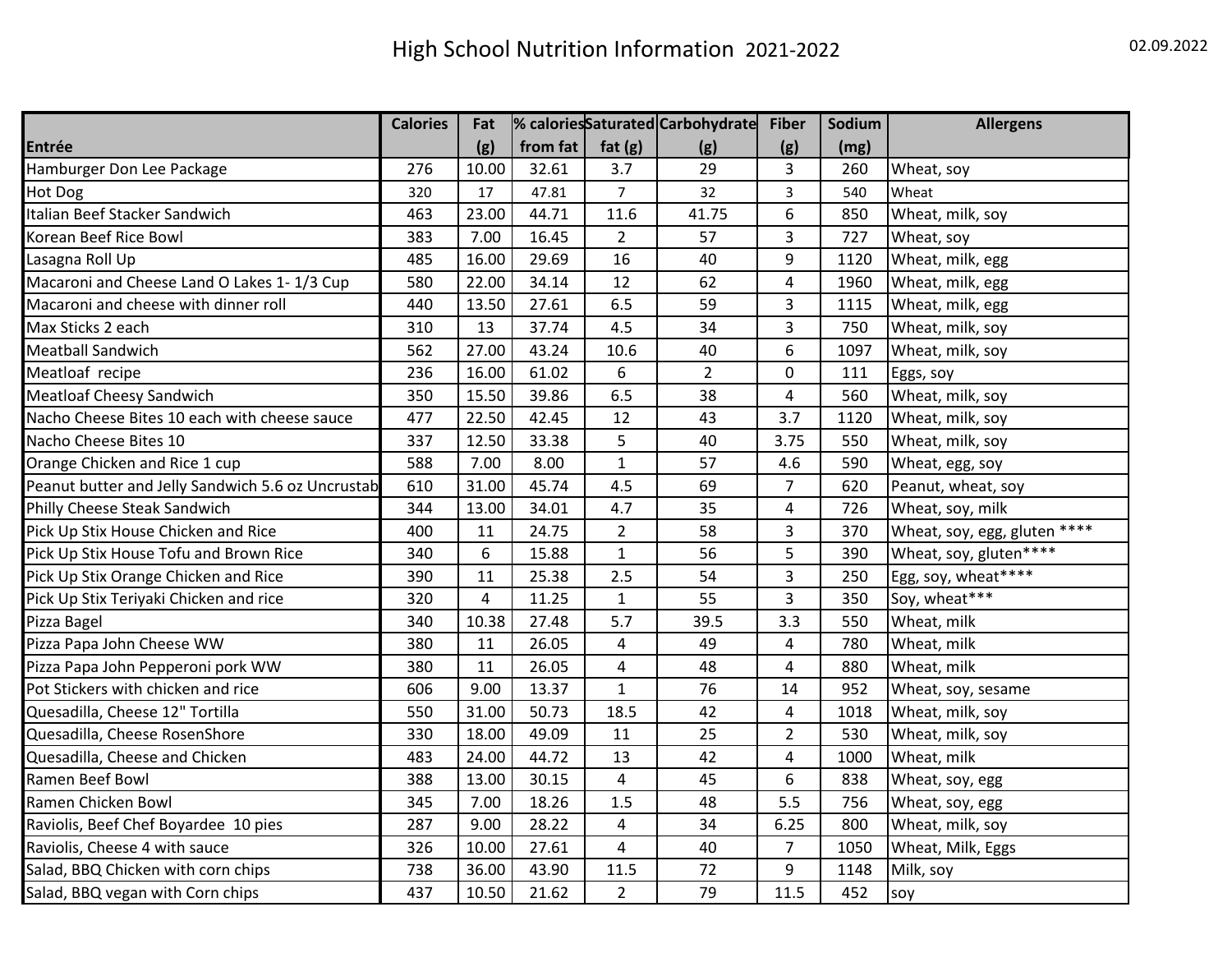|                                         | <b>Calories</b> | Fat   |            |                         | % caloriesSaturated Carbohydrate | <b>Fiber</b>   | Sodium | <b>Allergens</b>                      |
|-----------------------------------------|-----------------|-------|------------|-------------------------|----------------------------------|----------------|--------|---------------------------------------|
| Entrée                                  |                 | (g)   | from $fat$ | fat $(g)$               | (g)                              | (g)            | (mg)   |                                       |
| Salad, Buffalo                          | 415             | 16.00 | 34.70      | 5                       | 44                               | 4              | 1253   | Wheat, milk                           |
| Salad, Caesar Chicken with Dressing     | 615             | 41.00 | 60.00      | 5                       | 33                               | $\overline{7}$ | 1255   | Wheat, milk, soy, egg, fish           |
| Salad, Caesar No Chicken                | 635             | 46.00 | 65.20      | 11                      | 33                               | $\overline{7}$ | 1780   | Wheat, milk, soy(Dressing: egg, fish) |
| Salad, Chinese chicken with Dressing    | 513             | 28.00 | 49.12      | 6                       | 45                               | 6              | 1056   | Wheat, soy                            |
| Salad, Cobb                             | 577             | 34.00 | 53.03      | 9                       | 33                               | 8              | 1431   | Wheat, milk, egg, soy                 |
| Salad, Tuna with Ranch Dressing         | 489             | 27.00 | 49.69      | 1.5                     | 42                               | 11             | 1152   | Wheat, milk, soy, egg, fish           |
| Sandwich, Sub Ham and Cheese            | 440             | 15.00 | 30.68      | 5.5                     | 36                               | 4              | 1773   | Wheat, milk                           |
| Sandwich, Sub Tuna                      | 275             | 7.00  | 1.00       | $\mathbf 1$             | 30                               | $\overline{2}$ | 727    | Wheat, egg, fish, soy                 |
| Sandwich, Sub Turkey and Cheese         | 348             | 10.00 | 25.86      | $\pmb{4}$               | 35                               | 4.5            | 790    | Wheat, milk                           |
| Sandwich, Triangle Chicken Salad        | 283             | 10.00 | 31.80      | $\overline{2}$          | 28                               | $\overline{2}$ | 448    | Wheat, egg, soy                       |
| Sandwich, Triangle Egg                  | 336             | 18.00 | 48.21      | $\overline{\mathbf{4}}$ | 29                               | $\overline{2}$ | 762    | Wheat, soy, egg                       |
| Sandwich, Triangle Ham                  | 250             | 7.00  | 25.20      | 1.5                     | 27                               | $\overline{2}$ | 750    | Wheat, soy                            |
| Sandwich, Triangle Ham and Cheese       | 295             | 13.50 | 41.19      | 6                       | 27.5                             | $\overline{2}$ | 960    | Wheat, milk, soy                      |
| Sandwich, Triangle Tuna                 | 268             | 7.00  | 23.51      | $\mathbf{1}$            | 29                               | $\overline{2}$ | 698    | Wheat, fish, egg, soy                 |
| Sandwich, Triangle Turkey               | 220             | 3.50  | 14.32      | 0.5                     | 26                               | $\overline{2}$ | 648    | Wheat, soy                            |
| Sandwich, Triangle Turkey and Cheese    | 250             | 7.00  | 25.20      | 3                       | 28                               | $\overline{2}$ | 770    | Wheat, soy, milk                      |
| Sandwich, Triangle Vegetarian           | 376             | 20.00 | 47.87      | 12                      | 31                               | 3              | 695    | Wheat, milk                           |
| Shepherd's Pie Pork                     | 313             | 17.00 | 48.88      | 8.5                     | 11.5                             | 3              | 809    | Milk, Soy, Wheat                      |
| Spaghetti and Marinara                  | 412             | 13.50 | 29.49      | $\overline{7}$          | 49                               | 8              | 506    | Wheat, milk                           |
| Spaghetti and Meat Sauce                | 406             | 12.00 | 26.60      | 5                       | 51                               | 10             | 898    | Wheat, milk, soy                      |
| Spaghetti and Meatballs Beef            | 637             | 28.00 | 39.56      | 12                      | 53.5                             | 8              | 731    | Wheat, milk, soy                      |
| Spaghetti and Meatballs Chicken         | 456             | 16.00 | 31.58      | $\pmb{4}$               | 53.5                             | 8              | 400    | Wheat, milk, soy                      |
| Sriracha Chicken Chunk Bowl             | 633             | 17.00 | 24.17      | 17                      | 57                               | 5.5            | 498    | Wheat                                 |
| Sriracha Orange Chicken                 | 588             | 8.00  | 12.24      | 0.8                     | 65                               | 4.6            | 590    | Soy, wheat, egg                       |
| Taco Beef (2) Michael B's               | 257             | 9.00  | 31.52      | 2.6                     | 28                               | 2.5            | 85.6   |                                       |
| Taco Stick Beef Integrated              | 345             | 13.00 | 33.91      | 8                       | 32                               | 4              | 630    | Wheat, milk, soy                      |
| Teriyaki Chicken and Chow Mein          | 350             | 6.00  | 15.43      | $\mathbf 1$             | 49                               | 6              | 973    | Wheat, soy, egg                       |
| Teriyaki Chicken and Rice               | 483             | 7.50  | 13.98      | $\mathbf 1$             | 50                               | 4              | 622    | Wheat, soy                            |
| Tuna Melt Sandwich                      | 320             | 10.00 | 28.13      | 2.7                     | 30                               | $\overline{2}$ | 28     | Wheat, fish, milk, egg, soy           |
| Uncrustables 5.3 oz WW                  | 600             | 34    | 51.00      | 6                       | 64                               | $\overline{7}$ | 540    | Wheat, soy, peanuts                   |
| Vegan Pasta                             | 471             | 22.00 | 42.04      | 3                       | 60                               | 10             | 609    | Wheat, soy                            |
| Vegetarian Burger Dr. Praeger           | 300             | 6.50  | 19.50      | $\mathbf 1$             | 41                               | 6              | 710    | Wheat, soy                            |
| Vegetarian Teriyaki Patty on Bun Pierre | 300             | 9.00  | 27.00      | 0.5                     | 40                               | 6              | 760    | Wheat, soy                            |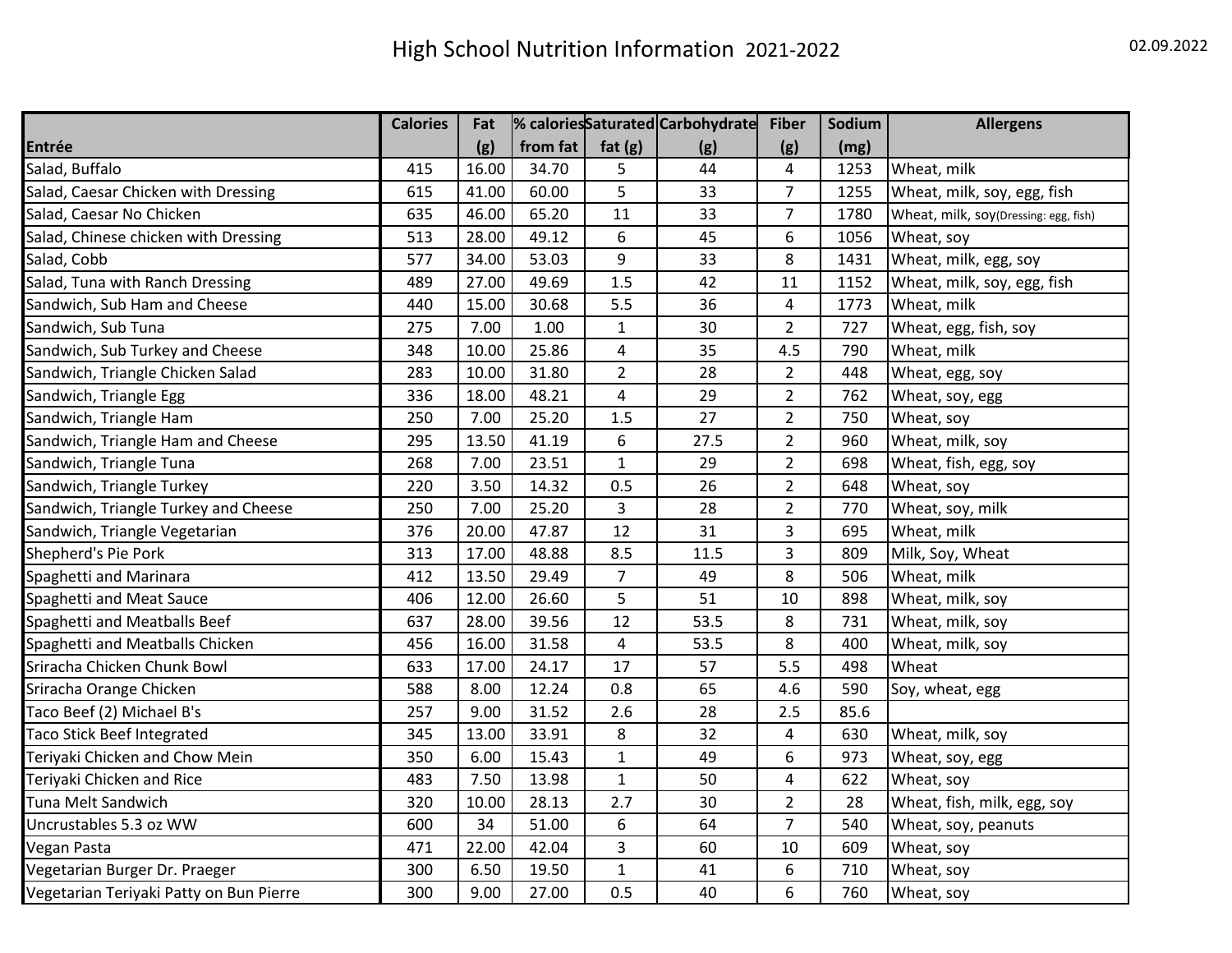|                                                   | <b>Calories</b> | Fat         |          |              | % caloriesSaturated Carbohydrate | <b>Fiber</b>   | Sodium         | <b>Allergens</b>                      |
|---------------------------------------------------|-----------------|-------------|----------|--------------|----------------------------------|----------------|----------------|---------------------------------------|
| Entrée                                            |                 | (g)         | from fat | fat $(g)$    | (g)                              | (g)            | (mg)           |                                       |
| Veggie Garden burger on Bun Morning Star          | 240             | 5.00        | 18.75    | 0            | 28                               | 6              | 700            | Wheat, soy milk                       |
| Western Bacon Cheeseburger                        | 590             | 26          | 39.66    | 9            | 54                               | 4              | 1336           | Wheat, milk, soy                      |
| Wrap - BLT Bacon Lettuce Turkey                   | 398             | 12          | 27.14    | 3.5          | 36                               | 6              | 1160           | Wheat, soy                            |
| Wrap - Caesar                                     | 668             | 39          | 52.54    | 12.5         | 44.7                             | 5              | 1571           | Wheat, milk, soy (dressing: fish egg) |
| Wrap - Caesar vegetarian                          | 691             | 44          | 57.31    | 16.5         | 45                               | $\overline{4}$ | 2038           | Wheat, milk, soy (dressing: fish egg) |
| Wrap - Chicken Fajita                             | 444             | 19          | 38.51    | 8            | 45                               | 5.7            | 922            | Wheat, milk                           |
| Wrap - Vegan                                      | 368             | 7.8         | 19.08    | 3            | 64                               | 13.7           | 806            | Wheat                                 |
| Yogurt Parfait                                    | 379             | 10.00       | 23.75    | $\mathbf{1}$ | 66                               | 5              | 272            | Wheat, milk, soy                      |
| Ziti - cheese                                     | 437             | 14          | 28.83    | 7.5          | 52                               | 8              | 693            | Wheat, milk, egg                      |
|                                                   |                 |             | #DIV/0!  |              |                                  |                |                |                                       |
|                                                   |                 |             | #DIV/0!  |              |                                  |                |                |                                       |
|                                                   | <b>Calories</b> | Fat         |          |              | % caloriesSaturated Carbohydrate | <b>Fiber</b>   |                | <b>Allergens</b>                      |
| <b>Fruit</b>                                      |                 | (g)         | from fat | fat $(g)$    | (g)                              | (g)            |                |                                       |
| Apple Sauce 4.5 oz unsweetened cup                | 51              | $\mathbf 0$ | 0.00     | 0            | 14                               | 1              | $\overline{2}$ |                                       |
| Apple Slices 2 oz 1/2 cup                         | 30              | $\mathbf 0$ | 0.00     | 0            | 8                                | $\mathbf{1}$   | $\mathbf{1}$   |                                       |
| Apple small                                       | 50              | 0.1         | 0.00     | 0            | 14                               | 2.5            | $\mathbf{1}$   |                                       |
| Banana Petite about 6 inches                      | 90              | 0.3         | 0.00     | 0.1          | 23                               | 2.6            | $\mathbf{1}$   |                                       |
| Canned Fruit                                      | 64              | $\mathbf 0$ | 0.00     | 0            | 16                               | $\mathbf{1}$   | 6              |                                       |
| Canned Pineapple 1/2 Cup                          | 108             | 0.1         | 0.00     | 0            | 28                               | $\mathbf{1}$   | $\overline{2}$ |                                       |
| Fresh Fruit general rule of thumb for small fruit | 60              | 0           | 0.00     | 0            | 15                               | 3              | $\mathbf{1}$   |                                       |
| Frozen Fruit Cup Peaches                          | 80              | $\mathbf 0$ | 0.00     | 0            | 19                               | $\mathbf{1}$   | 0              |                                       |
| Frozen Fruit Cup Strawberry                       | 80              | $\mathbf 0$ | 0.00     | 0            | 19                               | $\overline{2}$ | 0              |                                       |
| Juice 6 oz Juicy Juice                            | 100             | $\mathbf 0$ | 0.00     | 0            | 25                               | $\mathbf 0$    | 15             |                                       |
| Lunch Bunch Grapes 2.25 oz                        | 45              | 0           | 0.00     | 0            | 11                               | $\mathbf{1}$   | 8              |                                       |
| Mixed Fruit 1/2 Cup                               | 65              | 0           | 0.00     | 0            | 16                               | $\mathbf{1}$   | 6              |                                       |
| Orange slices 160 gm                              | 100             | 0.5         | 0.00     | 0            | 25                               | $\overline{7}$ | 3              |                                       |
| Peaches, canned diced or sliced 1/2 cup 124g      | 76              | 0.2         | 0.00     | 0            | 19                               | $\mathbf{1}$   | 5              |                                       |
| Pears, canned diced 1/2 cup                       | 60              | $\mathbf 0$ | 0.00     | 0            | 15                               | $\overline{2}$ | $\overline{2}$ |                                       |
| Pears, small                                      | 60              | 0.1         | 0.00     | 0            | 17                               | 3.5            | $\mathbf{1}$   |                                       |
| Raisins 1 box 37.7 grams                          | 110             | $\mathbf 0$ | 0.00     | $\mathbf 0$  | 30                               | $\mathbf{1}$   | 4              |                                       |
| SideKicks 100% Fruit Juice 4.4 oz                 | 80              | $\mathbf 0$ | 0.00     | $\pmb{0}$    | 22                               | 0              | 45             |                                       |
| Tangerine small                                   | 40              | 0.2         | 0.00     | 0            | 10                               | $\mathbf{1}$   | 1.5            |                                       |
| Watermelon 1/2 Cup                                | 23              | $\Omega$    | 0.00     | 0            | 6                                | 0              | 0              |                                       |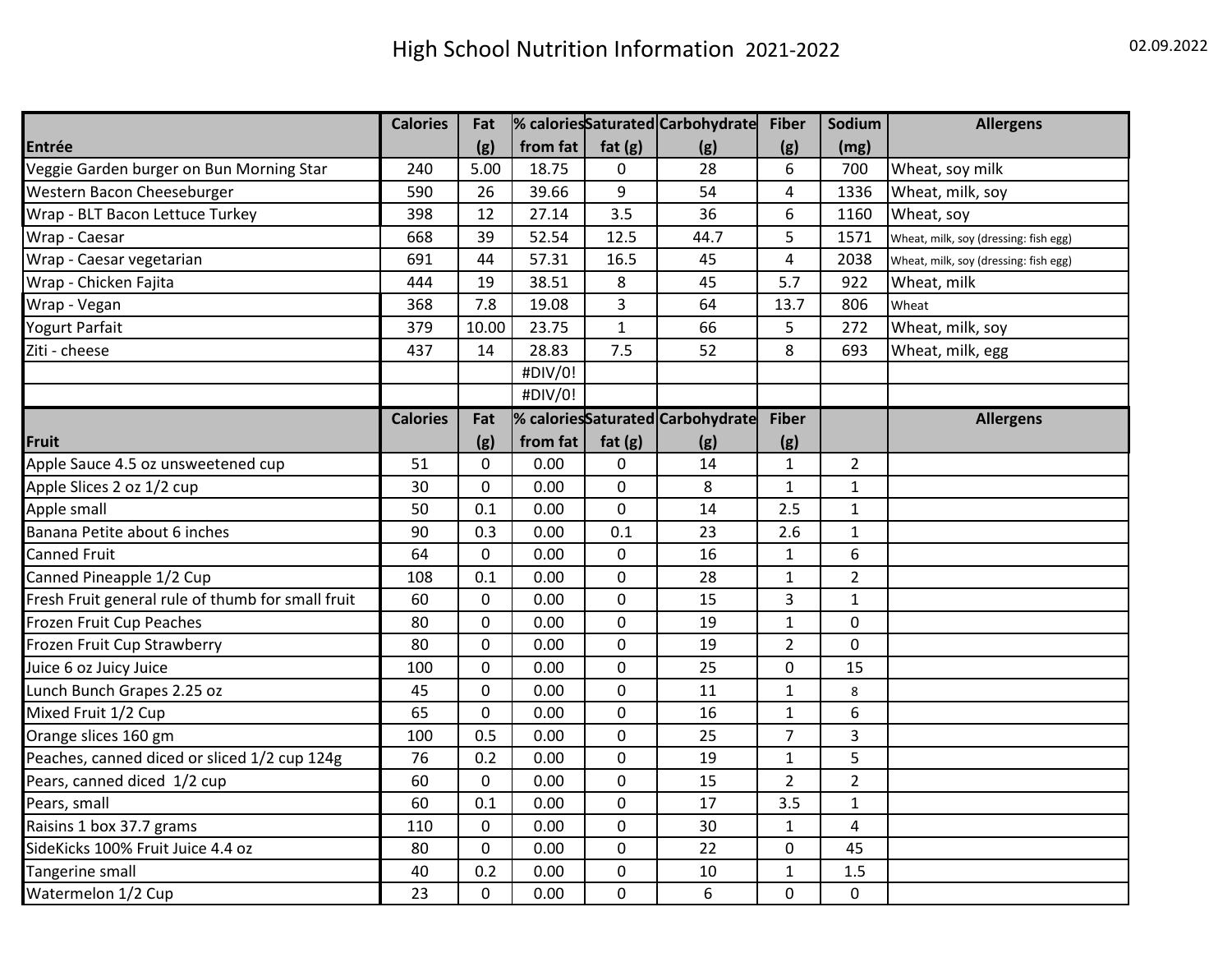|                                        | <b>Calories</b> | Fat            |          |                | % caloriesSaturated Carbohydrate | <b>Fiber</b>   | Sodium | <b>Allergens</b>       |
|----------------------------------------|-----------------|----------------|----------|----------------|----------------------------------|----------------|--------|------------------------|
| Entrée                                 |                 | (g)            | from fat | fat $(g)$      | (g)                              | (g)            | (mg)   |                        |
|                                        |                 |                |          |                |                                  |                |        |                        |
|                                        | <b>Calories</b> | Fat            |          |                | % caloriesSaturated Carbohydrate | <b>Fiber</b>   |        | <b>Allergens</b>       |
| <b>Vegetables</b>                      |                 | (g)            | from fat | fat $(g)$      | (g)                              | (g)            |        |                        |
| Baby Carrots 3 oz                      | 23              | 0              | 0.00     | 0              | 5.4                              | 1.33           |        |                        |
| French Fries Crinkle Cut               | 159             | 5              | 28.30    | $\mathbf{1}$   | 26                               | $\mathbf{0}$   | 288    |                        |
| <b>French Fries Spirals</b>            | 150             | 8              | 48.00    | $\mathbf{1}$   | 20                               | $\mathbf{1}$   | 360    |                        |
| French Fries 1/2 cup Wedges            | 120             | $\overline{4}$ | 30.00    | 0.5            | 20                               | $\overline{2}$ | 140    |                        |
| <b>French Fries Tater Tots</b>         | 150             | $\overline{7}$ | 42.00    | $\mathbf{1}$   | 19                               | $\overline{2}$ | 360    |                        |
| French Fries Seasoned 3/8 Straight Cut | 130             | 6              | 41.54    | $\mathbf{1}$   | 17                               | $\overline{2}$ | 340    | Wheat                  |
| Mashed Potatoes 1 cup                  | 147             | 2.2            | 13.47    | 0.2            | 29                               | $\overline{2}$ | 680    | Milk                   |
| Side Salad 1 cup                       | 4               | $\mathbf 0$    | 0.00     | 0              | 0.71                             | 0.4            |        |                        |
| Corn Cup 1/2 Cup                       | 67              | 0.55           | 7.39     | 0              | 16                               | $\overline{2}$ | 7.6    |                        |
| Cucumber 1/2 cup                       | 9               | $\mathbf 0$    | 0.00     | 0.001          | 1.59                             | 0.52           |        |                        |
| Edamame 1/2 cup                        | 43              | $\overline{2}$ | 41.86    | 0              | 3                                | 0.4            |        | Soy                    |
| Side Salad                             | 8               | $\mathbf 0$    | 0.00     | $\mathbf 0$    | 0.71                             | 0.4            |        |                        |
| Sugar Snap Peas 1/2 Cup                | 15              | $\mathbf 0$    | 0.00     | 0              | $\overline{2}$                   | $\mathbf{1}$   |        |                        |
| Tomatoes 1/2 Cup                       | 13              | 0.1            |          | $\overline{0}$ | 1.5                              | 0.9            | 3.8    |                        |
|                                        | <b>Calories</b> | Fat            |          |                | % caloriesSaturated Carbohydrate | <b>Fiber</b>   |        | <b>Allergens</b>       |
| <b>Milk</b>                            |                 | (g)            | from fat | fat $(g)$      | (g)                              | (g)            |        |                        |
| Non-Fat White                          | 90              | $\mathbf{0}$   | 0.00     | 0              | 12                               | $\mathbf{0}$   | 130    | Milk                   |
| Non-Fat Chocolate                      | 130             | $\mathbf 0$    | 0.00     | $\pmb{0}$      | 26                               | 0              | 130    | Milk                   |
| 1% Percent White                       | 120             | 2.5            | 18.75    | 1.5            | 13                               | $\mathbf{0}$   | 130    | <b>Milk</b>            |
| <b>Bread/Grains</b>                    | <b>Calories</b> | Fat            |          |                | % caloriesSaturated Carbohydrate | <b>Fiber</b>   |        | <b>Allergens</b>       |
|                                        |                 | (g)            | from fat | fat $(g)$      | (g)                              | (g)            |        |                        |
| <b>Bread Stick</b>                     | 122             | $\mathbf{1}$   | 7.38     | 0              | 22                               | $\mathbf{1}$   | 250    | Wheat, soy             |
| <b>Crackers</b>                        | 180             | 5              | 25.00    | $\pmb{0}$      | 30                               | $\overline{2}$ | 380    | Wheat, Soy, Milk       |
| <b>Crackers MJM</b>                    | 180             | 6              |          | $\mathbf{1}$   | 30                               | 3              | 400    | Wheat                  |
| Dinner Roll 2 oz Sky Blue packaged     | 150             | 2.5            | 15.00    | 0.5            | 28                               | $\mathbf 1$    | 135    | Wheat, milk, soy, Eggs |
| Dinner Roll Artisan Roll 2 oz          | 160             | $\overline{2}$ | 11.25    | 0              | 34                               | 5              | 270    | Wheat                  |
| Dinner Roll 1 oz Galasso               | 80              | $\mathbf{1}$   | 11.25    | 0              | 17                               | $\mathbf{1}$   | 125    | wheat                  |
| Max Sticks 1 each                      | 155             | 6.5            | 37.74    | 2.25           | 17                               | 1.5            | 370    | Wheat, milk, soy       |
| Rice 1 cup                             | 194             | 0.6            | 2.78     | 0              | 41                               | $\mathbf{1}$   | 122    |                        |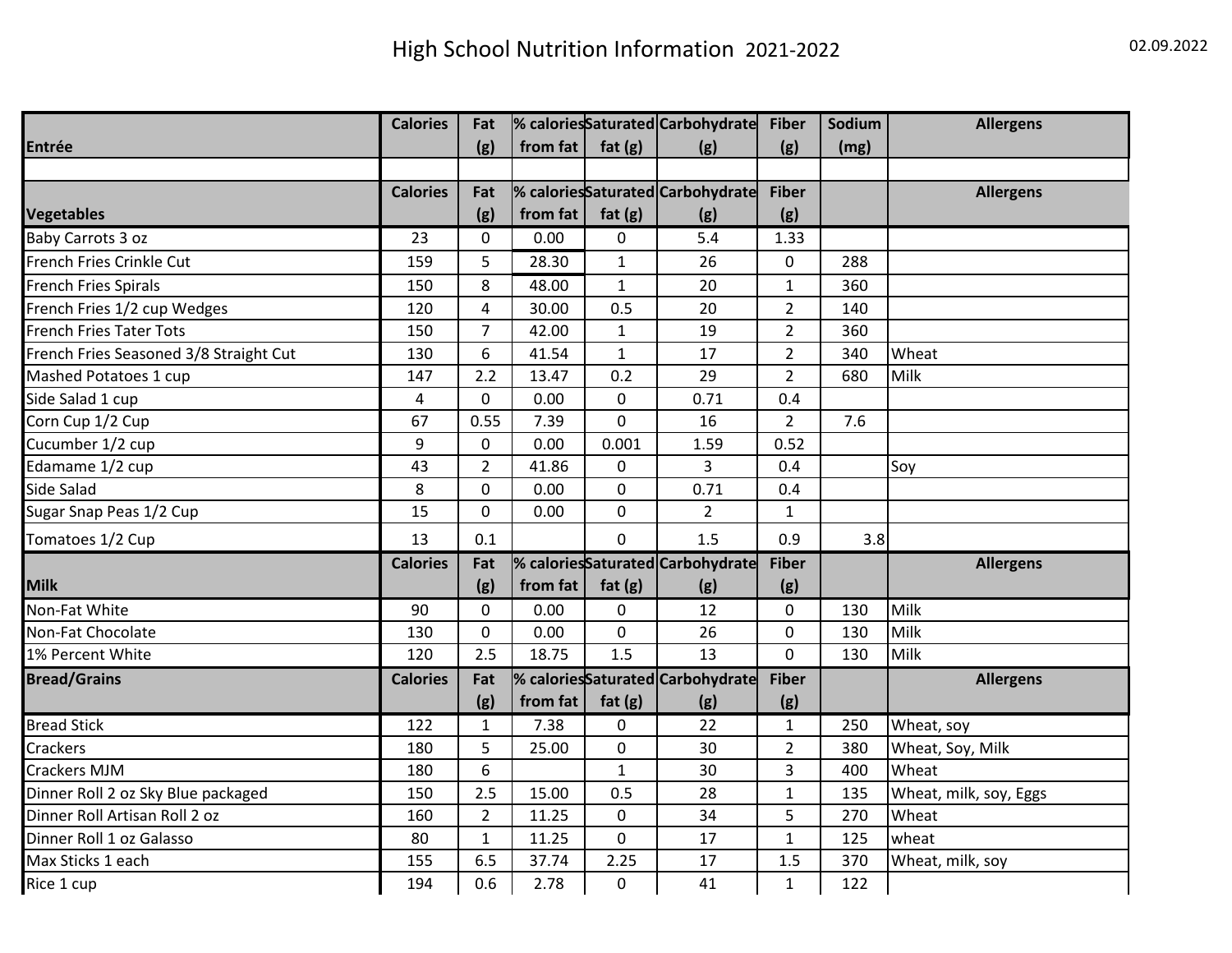|                                                    | <b>Calories</b> | Fat            |          |                         | % caloriesSaturated Carbohydrate | <b>Fiber</b>   | Sodium | <b>Allergens</b>       |
|----------------------------------------------------|-----------------|----------------|----------|-------------------------|----------------------------------|----------------|--------|------------------------|
| <b>Entrée</b>                                      |                 | (g)            | from fat | fat $(g)$               | (g)                              | (g)            | (mg)   |                        |
| Croutons 1.8 oz .75 cup                            | 255             | 15             | 52.94    | 0                       | 30                               | $\overline{7}$ | 510    | Wheat, Milk            |
| Protein                                            | <b>Calories</b> | Fat            |          |                         | % caloriesSaturated Carbohydrate | <b>Fiber</b>   |        | <b>Allergens</b>       |
|                                                    |                 | (g)            | from fat | fat $(g)$               | (g)                              | (g)            |        |                        |
| <b>Cheese String Cheese</b>                        | 80              | 6              | 67.50    | 3.5                     | $\mathbf{1}$                     | 0              | 200    | Milk                   |
| Sunflower seeds                                    | 170             | 15             | 79.41    | 1.5                     | $\overline{4}$                   | $\overline{2}$ | 110    | Blazing Hot- Milk, soy |
|                                                    | <b>Calories</b> | Fat            |          |                         | % caloriesSaturated Carbohydrate | <b>Fiber</b>   |        | <b>Allergens</b>       |
| <b>Breakfast</b>                                   |                 | (g)            | from fat | fat $(g)$               | (g)                              | (g)            |        |                        |
| Bagel 3 oz                                         | 217             | $\mathbf{1}$   | 4.15     | $\mathbf{1}$            | 45                               | $\overline{4}$ | 230    | Wheat                  |
| <b>Banana Bread</b>                                | 280             | 10             | 32.00    | $\overline{2}$          | 44                               | $\overline{2}$ | 220    | Wheat, egg, soy        |
| <b>Blueberry muffin</b>                            | 223             | 6              | 24.22    | 0.9                     | 38.5                             | 3.3            | 115    | Wheat, egg, soy, milk  |
| Bosco Pizza (Beef and Pork)                        | 250             | 9              | 33.00    | 4.5                     | 31                               | $\mathbf{1}$   | 550    | Wheat, cheese          |
| Breakfast bun                                      | 250             | 8              | 28.80    | $\overline{2}$          | 37                               | 5              | 340    | Wheat, milk, soy       |
| Breakfast Bowl egg cheese potato                   | 315             | 19             | 54.29    | 8                       | 21                               | $\overline{2}$ | 807    | Wheat, milk, soy, eggs |
| Breakfast Bowl egg cheese potato sausage           | 320             | 6              | 16.88    | 6                       | 20                               | $\overline{2}$ | 812    | Wheat, milk, soy, eggs |
| Breakfast Bowl egg cheese potato ham               | 290             | 16             | 49.66    | 6                       | 20                               | $\overline{2}$ | 837    | Wheat, milk, soy, eggs |
| Breakfast Bowl egg cheese potato bacon             | 300             | 17             | 51.00    | 5                       | 20                               | $\overline{2}$ | 900    | Wheat, milk, soy, eggs |
| Breakfast Bowl egg cheese potato pancakes          | 295             | 12             | 36.61    | $\overline{2}$          | 39                               | 3.5            | 545    | Wheat, milk, soy, eggs |
| Breakfast Burrito 10" egg and cheese omelet        | 280             | 11.5           | 36.96    | $\overline{\mathbf{4}}$ | 31                               | 3              | 510    | Wheat, milk, soy, eggs |
| Breakfast Burrito 10" egg, cheese and bacon omele  | 230             | 13.5           | 52.83    | $\overline{\mathbf{4}}$ | 31                               | 3              | 700    | Wheat, milk, soy, eggs |
| Breakfast Burrito 10" egg, cheese and taco beef on | 317             | 13             | 36.91    | $\overline{\mathbf{4}}$ | 32                               | 3              | 600    | Wheat, milk, soy, eggs |
| Breakfast Burrito 10" chorizo                      | 240             | 28             | 105.00   | 13                      | 42                               | 5              | 1200   | Wheat, milk, soy, eggs |
| Chilaquiles                                        | 393             | 23             | 52.67    | 4                       | 39                               | 3              | 1192   | Milk, Eggs             |
| Cinnamon Crumble 4 oz Buena Vista                  | 340             | 13             | 34.41    | 1.5                     | 44                               | $\overline{2}$ | 350    | Wheat, Egg, Soy, milk  |
| Cinnamon Crumble 2.9 oz Buena Vista                | 250             | 9              | 32.40    | $\mathbf{1}$            | 32                               | $\overline{2}$ | 250    | Wheat, Egg, Soy, milk  |
| <b>Cinnamon Roll Daves</b>                         | 224             | 7.5            | 30.13    | 1.5                     | 36.5                             | 2.6            | 142    | Wheat, Egg, Soy, milk  |
| Cinnamon Roll Super Bakery                         | 240             | 8              | 30.00    | $\overline{2}$          | 38                               | 3              | 300    | Wheat, milk, eggs, soy |
| Cinnamon Roll Central Kitchen                      | 380             | 8              | 18.95    | $\overline{\mathbf{4}}$ | 71                               | 4.6            | 193    | Wheat, Soy, milk       |
| Cinnamon Toast Crunch Cup                          | 230             | 6              | 23.48    | $\mathbf{1}$            | 44                               | 3              | 230    | Wheat, soy             |
| Crumb cake Central Kitchen                         | 418             | 12.5           | 26.91    | $\overline{7}$          | 72                               | 3              | 354    | Wheat, milk, egg       |
| Donuts                                             | 320             | 16             | 45.00    | 9                       | 42                               | 3              | 260    | Wheat, egg, milk, soy  |
| French Toast and Bacon                             | 243             | 9              | 33.33    | $\overline{2}$          | 27                               | $\overline{2}$ | 500    | Wheat, soy, eggs       |
| Frudel                                             | 210             | 6              | 25.71    | 1.5                     | 35                               | $\overline{2}$ | 280    | Wheat, milk            |
| Mini Cinnis                                        | 240             | $\overline{7}$ | 26.25    | $\overline{2}$          | 40                               | $\overline{2}$ | 280    | Wheat, milk            |